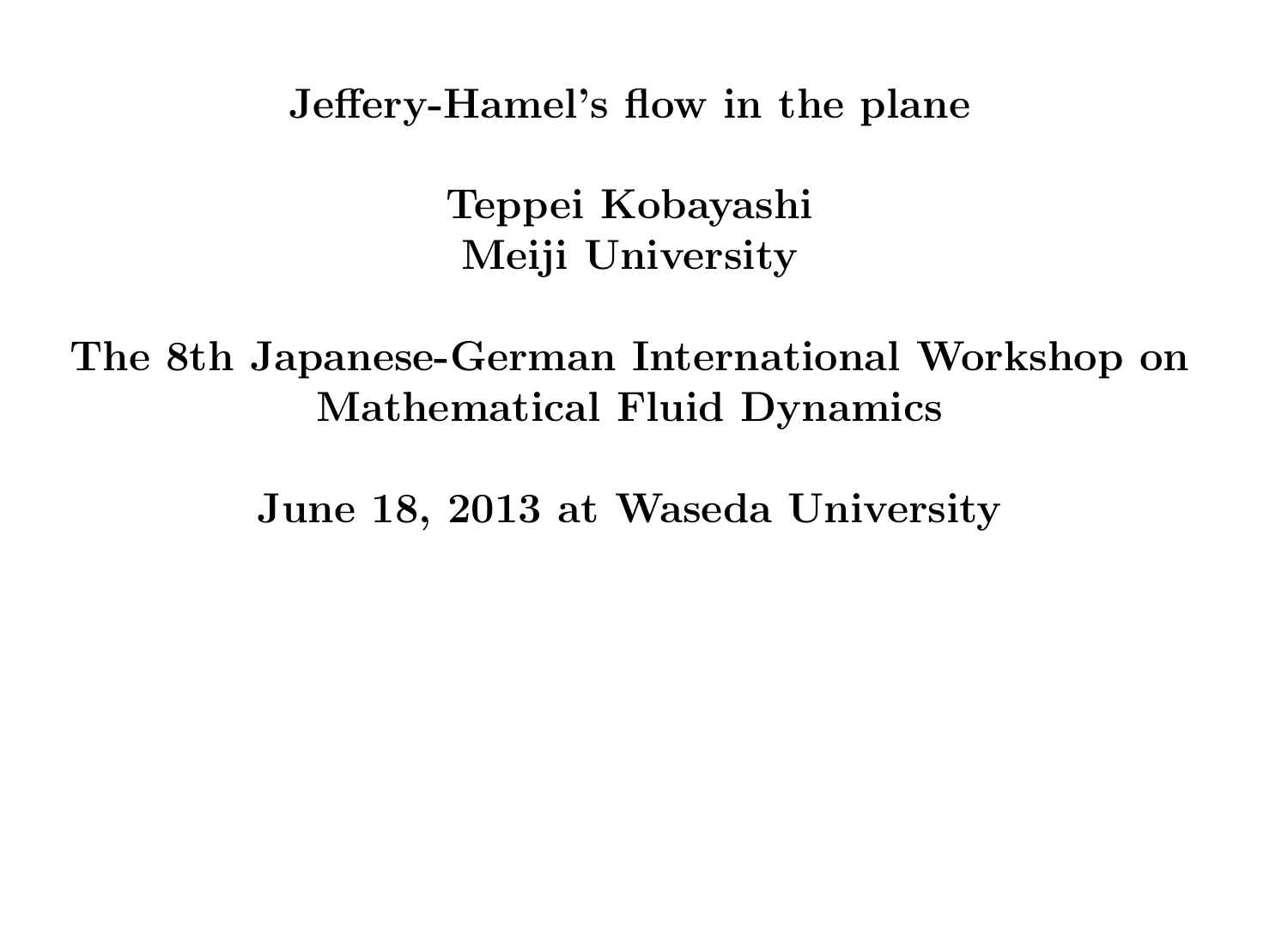**1. Jeffery-Hamel's flow**

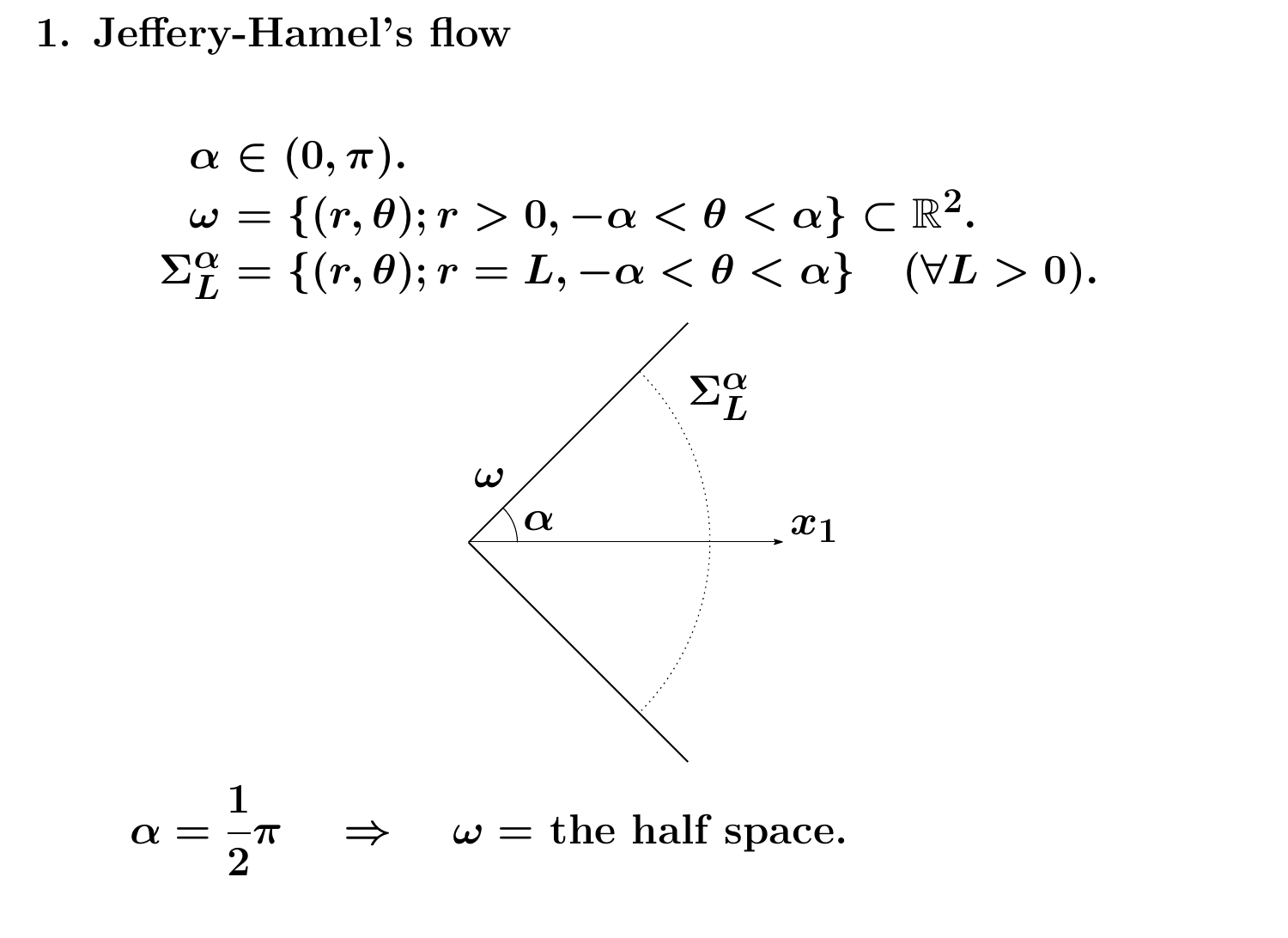**Navier-Stokes equations**

$$
-\nu \Delta u + (u \cdot \nabla)u + \nabla p = 0 \quad \text{in} \quad \omega,
$$
  
\n
$$
\text{div } u = 0 \quad \text{in} \quad \omega,
$$
  
\n
$$
u = 0 \quad \text{on} \quad \partial \omega,
$$
  
\n
$$
u \to 0 \quad \text{as} \quad r \to \infty
$$
  
\n(1)  
\n(2)  
\n
$$
u \to 0 \quad \text{as} \quad r \to \infty
$$

**with the flux condition**

$$
\int_{\Sigma_{L}^{\alpha}} u \cdot e_r d\sigma = \gamma.
$$
 (5)

- *u* **: velocity**
- *p* **: pressure**
- *ν* **: kinematic viscosity**
- *γ* **: flux constant**

 $e_r = (\cos \theta, \sin \theta)$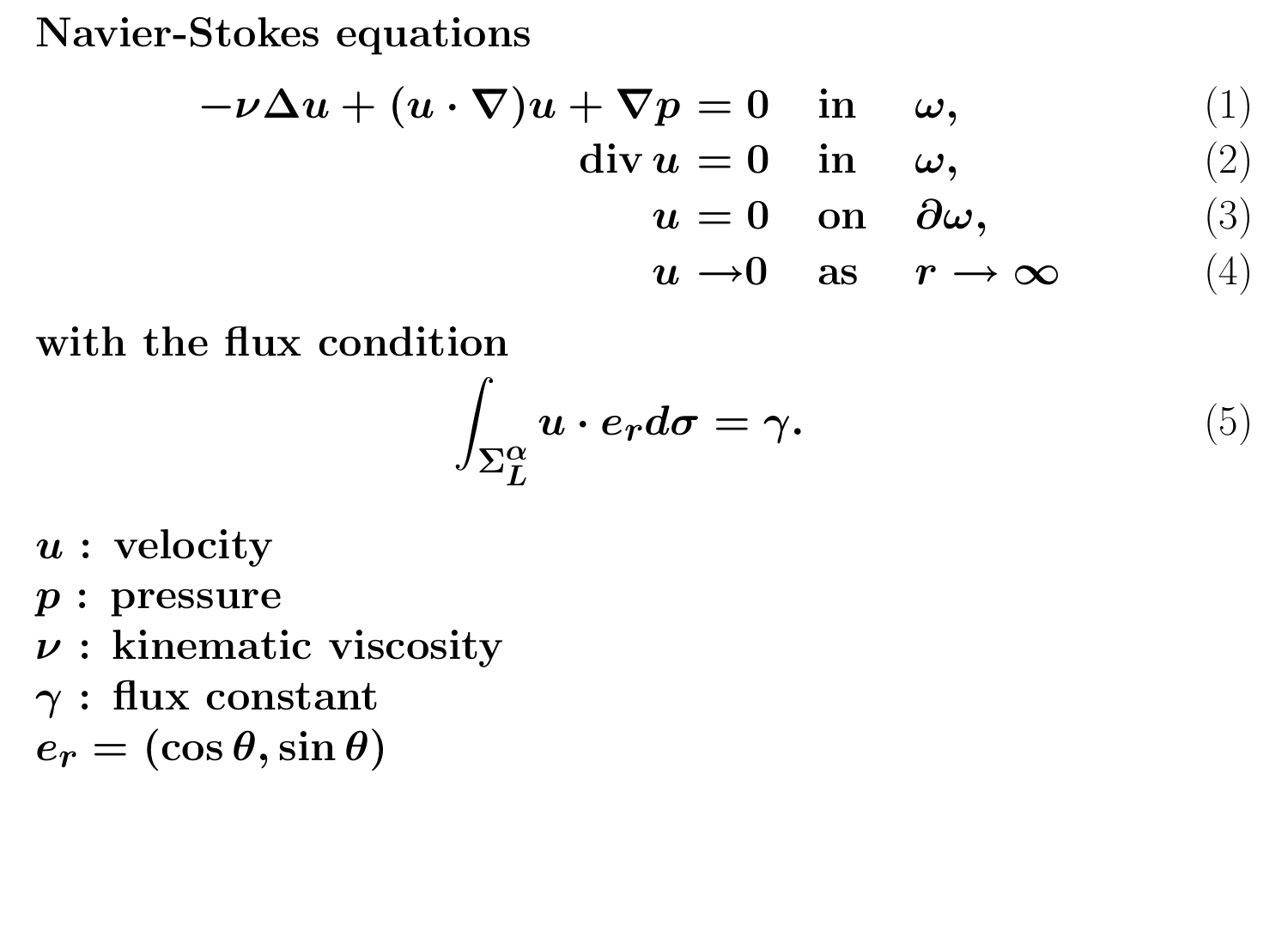**Jeffery-Hamel's flow is found in the form**

$$
u = \frac{\gamma g(\theta)}{r} e_r, \ e_r = (\cos \theta, \sin \theta). \tag{6}
$$

 $g = g(\theta)$ : unknown scalar function

**ODE.**

$$
g'' + 4g + \frac{\gamma}{\nu}g^2 = \frac{A}{\nu\gamma} \quad \text{on} \quad (-\alpha, \alpha), \tag{7}
$$

$$
g(\pm \alpha) = 0, \tag{8}
$$

$$
\int_{-\alpha}^{\alpha} g(\theta) d\theta = 1, \tag{9}
$$

$$
g(\theta) = g(-\theta). \tag{10}
$$

*A* **: arbitrary constant**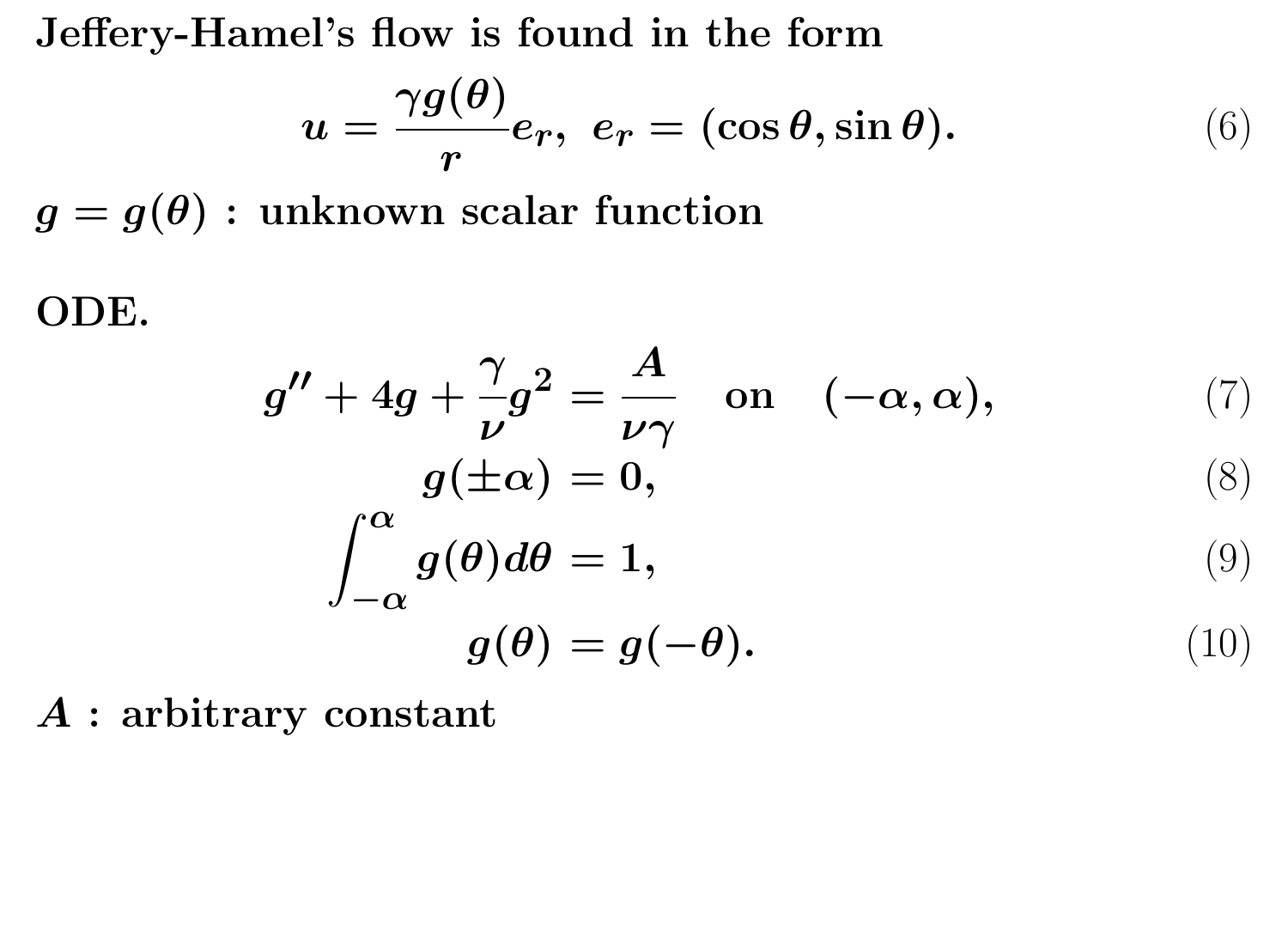**2. Known result (L. Rosenhead, 1940)**

$$
R = \frac{|\gamma|}{\nu} : \text{Reynolds number}
$$
  
\n
$$
\gamma < 0, \ \alpha \in (0, \frac{\pi}{2}).
$$
  
\nFor  $\forall R > 0$ ,  
\n
$$
\psi
$$
  
\n
$$
\gamma g(\theta) < 0
$$
  
\n
$$
\gamma g(\theta) \text{ is symmetric.}
$$

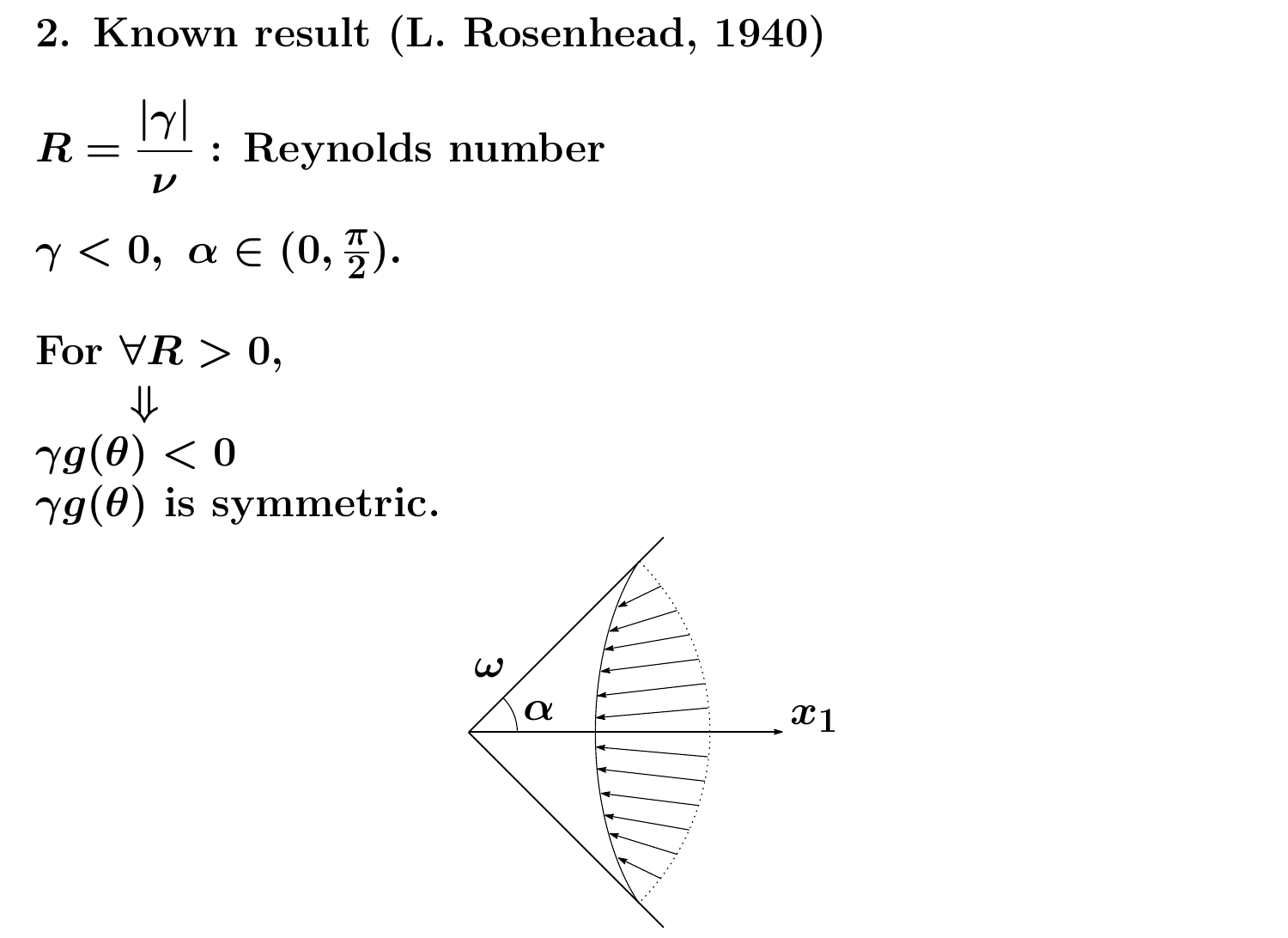$$
\gamma>0,\ \alpha\in(0,\tfrac{\pi}{2}).
$$

*∃R***max such that** *R < R***max** *⇓*  $\gamma g(\theta)>0$ *γg***(***θ***) is symmetric.**

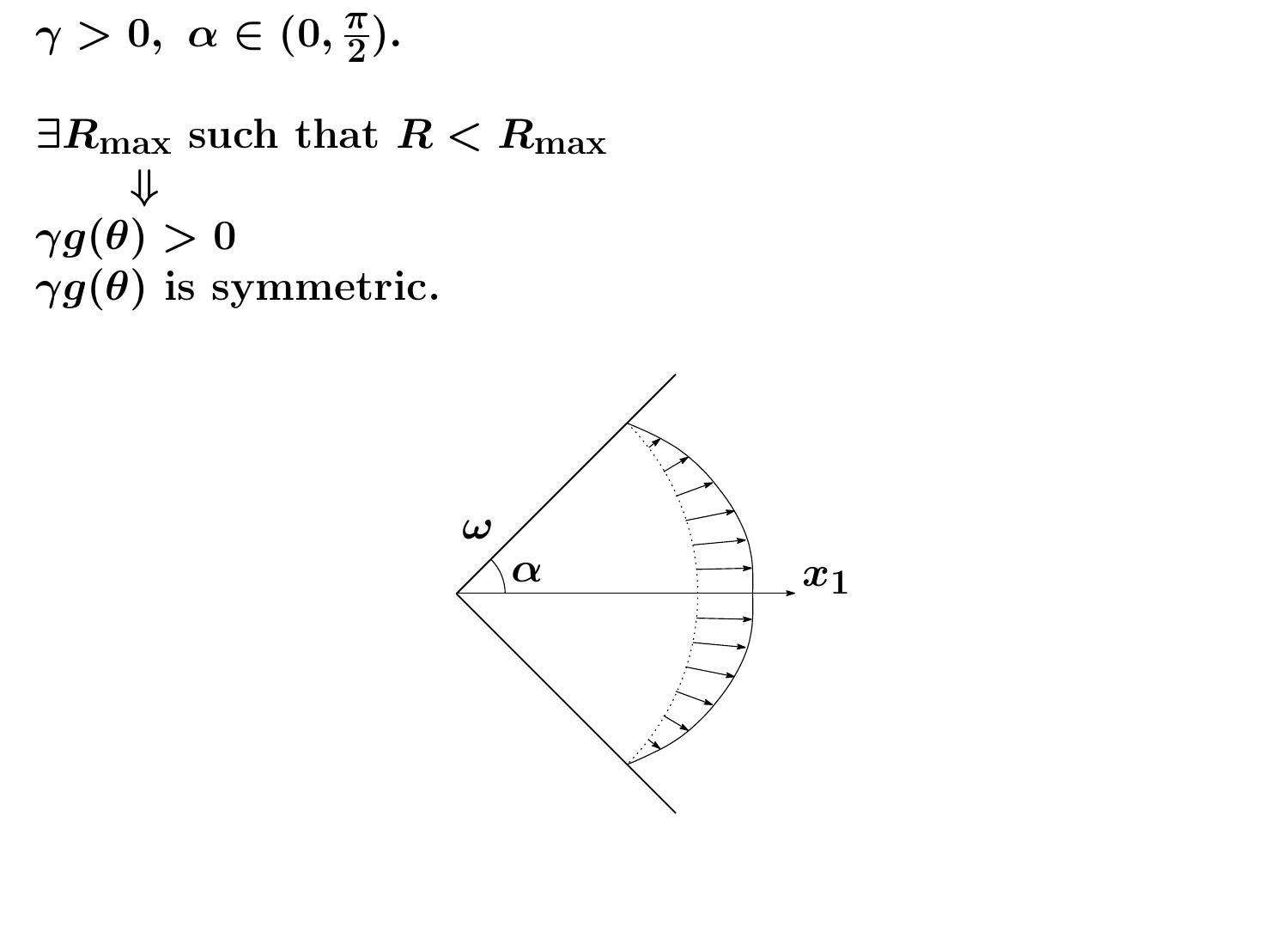$$
\gamma>0,\,\,\alpha\in(0,\tfrac{\pi}{2}).
$$

 $R > R_{\text{max}}$  : unsteady flow *⇓*  $\gamma g(\theta)$  is not always positive. *γg***(***θ***) is not symmetric.**

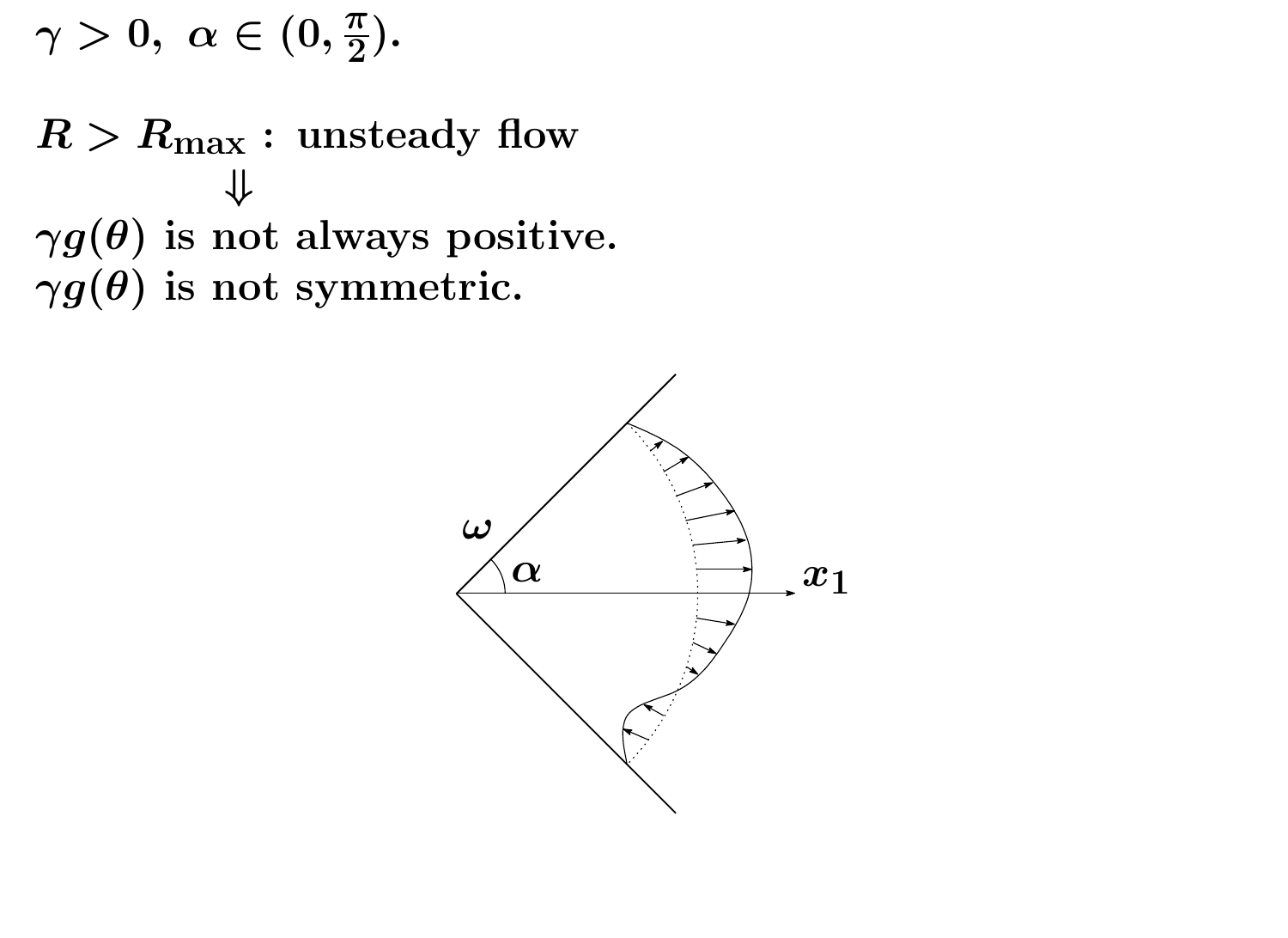$$
\gamma>0,\,\,\alpha\in(0,\tfrac{\pi}{2}).
$$

 $R > R_{\text{max}}$  : unsteady flow *⇓ γg***(***θ***) is not always positive.** *γg***(***θ***) is symmetric.**

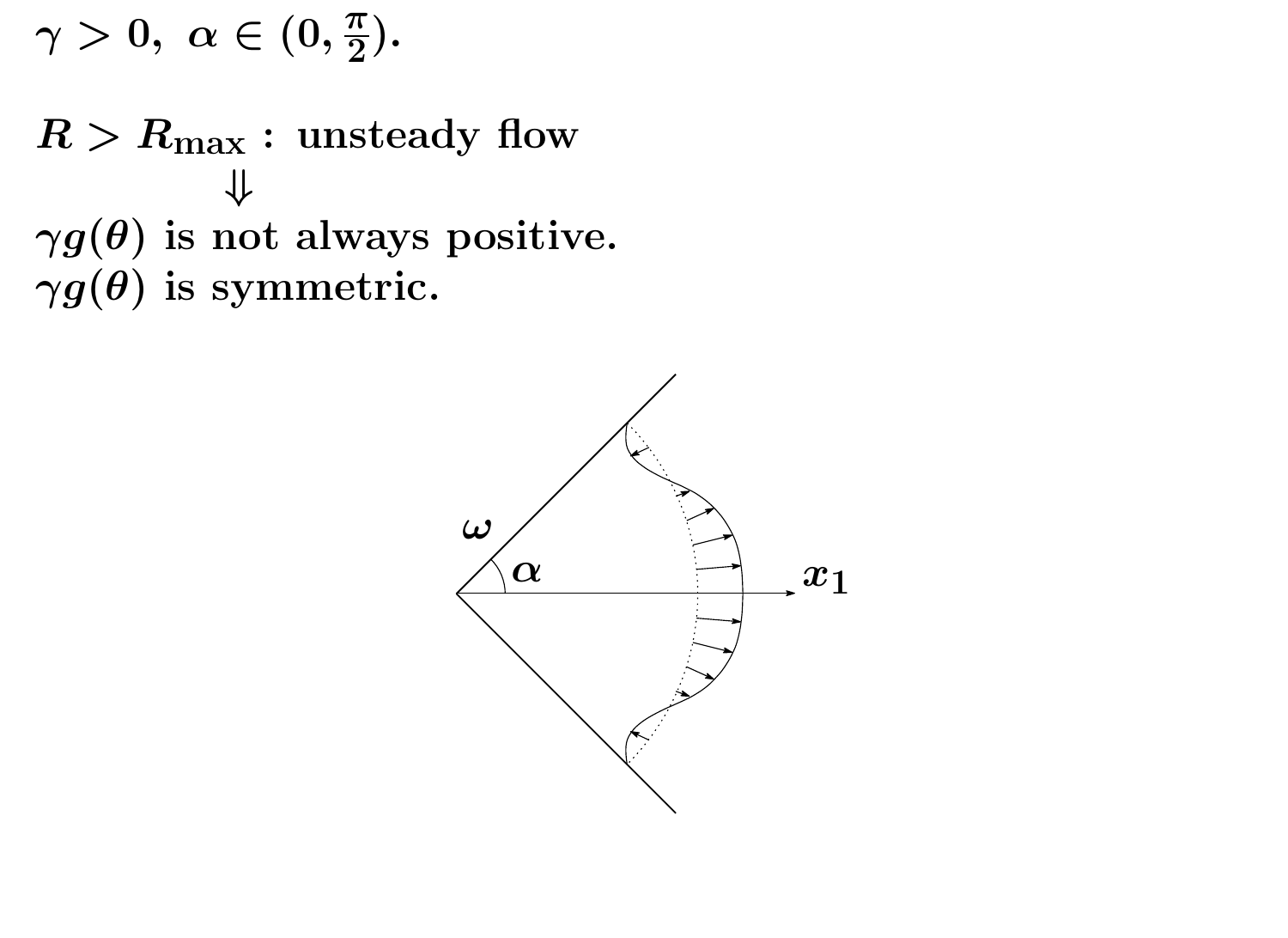$\alpha \in [\frac{\pi}{2}]$ **2** *, π***)***.*

# $For \ \forall R > 0, \ \theta \in (-\alpha, \alpha),$

 $\gamma > 0$   $\gamma < 0$ 

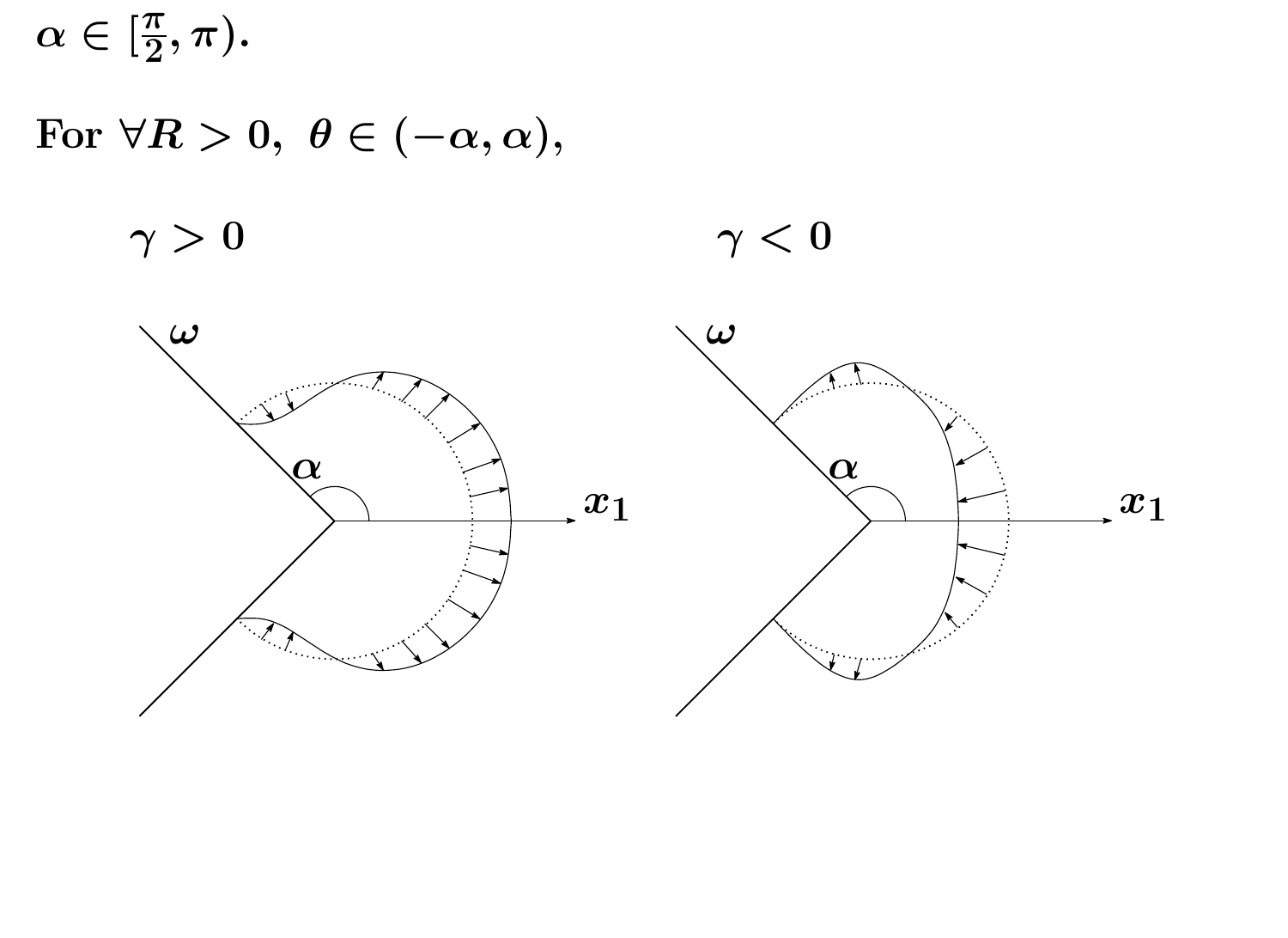**Proposition (G. P. Galdi, M. Padula, V. A. Solonnikov(1996))**

Let 
$$
\alpha = \frac{1}{2}\pi
$$
 and  $|\gamma| < \frac{\nu}{36}$ .

*∃* **solution of (N-S) in the half space of the form**

$$
u=\frac{\gamma g(\theta)}{r}e_r, \,\, p=\frac{2\nu\gamma g(\theta)+C_1}{r^2}+C_2\quad (C_1,C_2\in\mathbb{R})
$$
 with

$$
\begin{aligned} &g\in C_0^S[-\frac{1}{2}\pi,\frac{1}{2}\pi]\cap C^\infty(-\frac{1}{2}\pi,\frac{1}{2}\pi), \ \ \int_{-\frac{1}{2}\pi}^{\frac{1}{2}\pi}g(\theta)d\theta=1, \\ &|g(\theta)|\leq 6, \end{aligned}
$$

$$
C_0^S[-\frac{1}{2}\pi,\frac{1}{2}\pi] = \{g \in C[-\frac{1}{2}\pi,\frac{1}{2}\pi]|g(\theta) = g(-\theta), g(\pm\frac{1}{2}\pi) = 0\}.
$$
  
Moreover the function  $g$  is unique in the above class.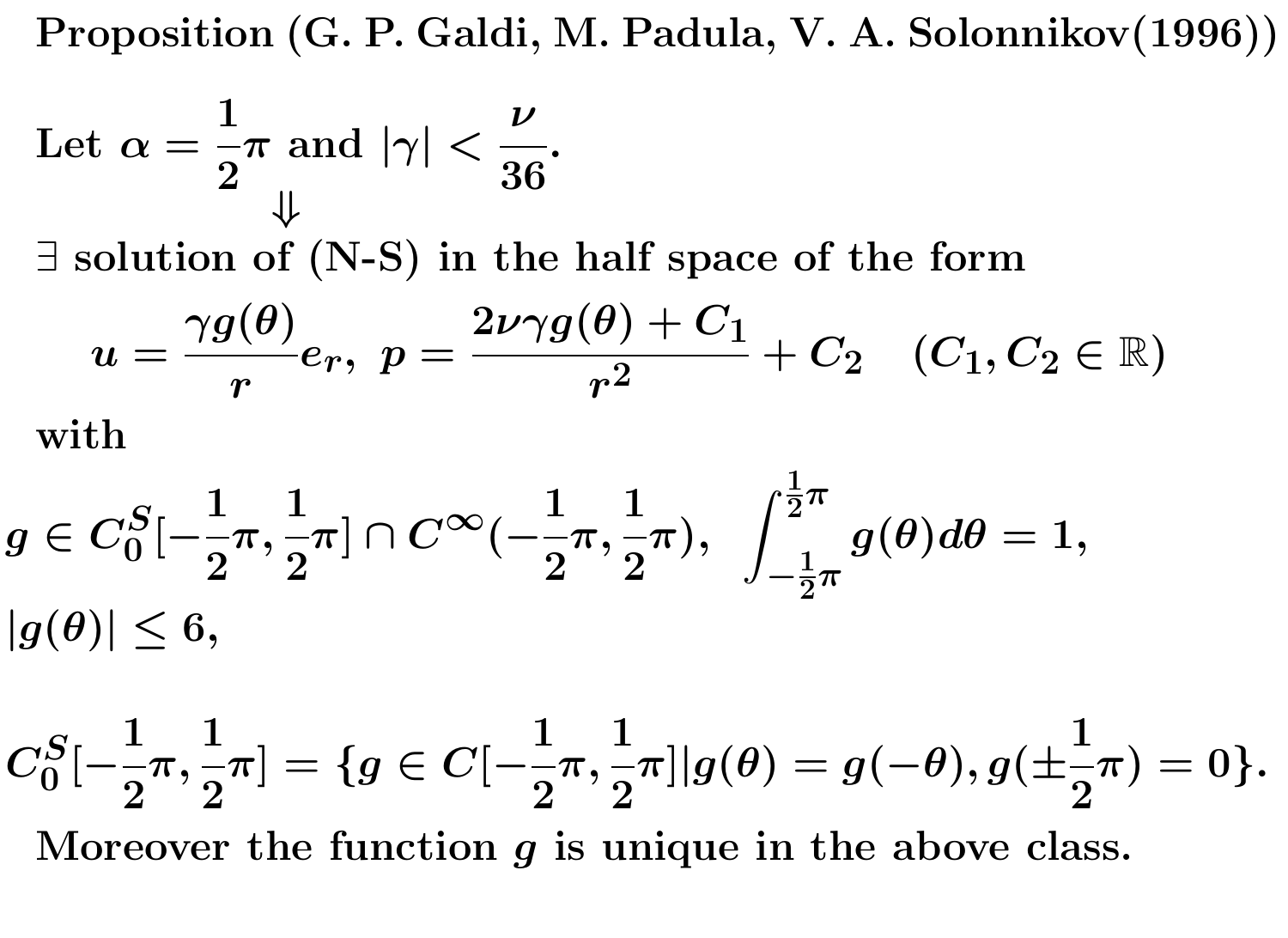**3. Today's result**

### **Theorem**

Let 
$$
\alpha \in (0, \pi) \setminus \{\frac{1}{4}\pi, \alpha_0(2\alpha_0 = \tan 2\alpha_0), \frac{3}{4}\pi\}
$$
 and  $|\gamma| < \gamma_0$ .  
\n $\exists$  solution of (N-S) in  $\omega$  of the form  
\n
$$
u = \frac{\gamma g(\theta)}{r} e_r, \ p = \frac{2\nu\gamma g(\theta) + C_1}{r^2} + C_2 \quad (C_1, C_2 \in \mathbb{R})
$$

**with**

$$
g\in C_0^S[-\alpha,\alpha]\cap C^\infty(-\alpha,\alpha),\quad \int_{-\alpha}^\alpha g(\theta)d\theta=1,\\ |g(\theta)|\leq \frac{2(1-\cos 2\alpha)}{|\tan 2\alpha-2\alpha||\cos 2\alpha|}(:=M).
$$

**Moreover the function** *g* **is unique in the above class.** *γ***0 =** *νπ* **24**  $(\alpha =$ **1 2** *π***)***.*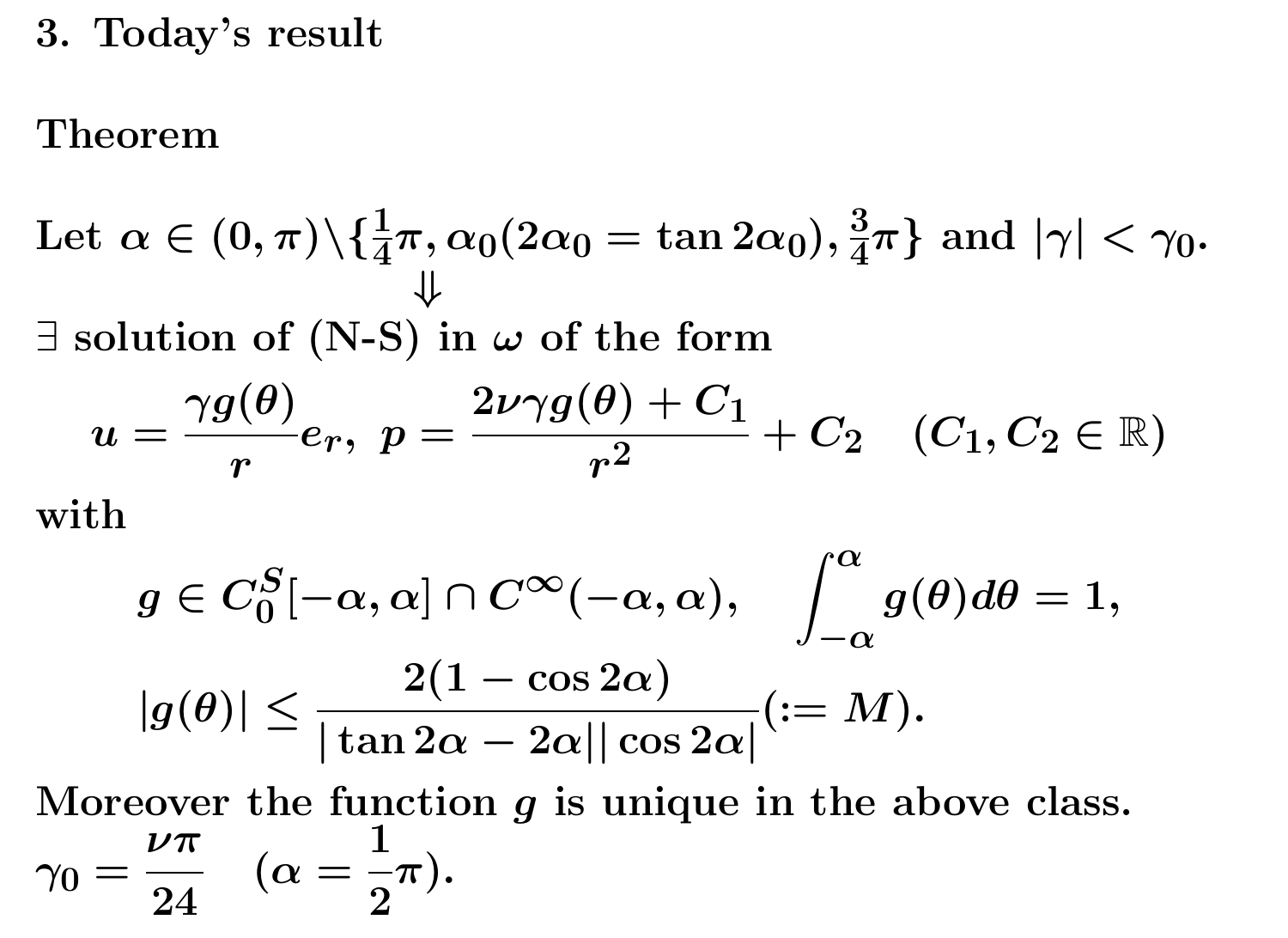$$
\gamma_0 = \begin{cases} \gamma_1 \ (\alpha \in (0, \frac{1}{4}\pi)), \\ \gamma_2 \ (\alpha \in (\frac{1}{4}\pi, \frac{3}{4}\pi)), \\ \gamma_3 \ (\alpha \in (\frac{3}{4}\pi, \pi)). \end{cases}
$$

$$
\nu(\tan 2\alpha - 2\alpha) \cos 2\alpha
$$

$$
\gamma_1:=\frac{\gamma_1\left(\frac{2\alpha(1-\cos2\alpha)}{1-\cos2\alpha+\sin2\alpha\tan2\alpha\right)\left(\frac{2\alpha(1-\cos2\alpha)}{(\tan2\alpha-2\alpha)\cos2\alpha}+1\right)(1-\cos2\alpha)},
$$

$$
\gamma_2:=\frac{\nu|2\alpha-\tan2\alpha||\cos2\alpha|}{\left(1-\cos2\alpha+\frac{2-\sin2\alpha}{|\cos2\alpha|}\right)\left(\frac{2\alpha(1-\cos2\alpha)}{|2\alpha-\tan2\alpha||\cos2\alpha|}+1\right)(1-\cos2\alpha)},
$$

$$
\gamma_3:=\frac{\nu(2\alpha-\tan{2\alpha})\cos{2\alpha}}{\left(3+\cos{2\alpha}+\frac{4+\sin{2\alpha}}{\cos{2\alpha}}\right)\left(\frac{2\alpha(1-\cos{2\alpha})}{(2\alpha-\tan{2\alpha})\cos{2\alpha}}+1\right)(1-\cos{2\alpha})}.
$$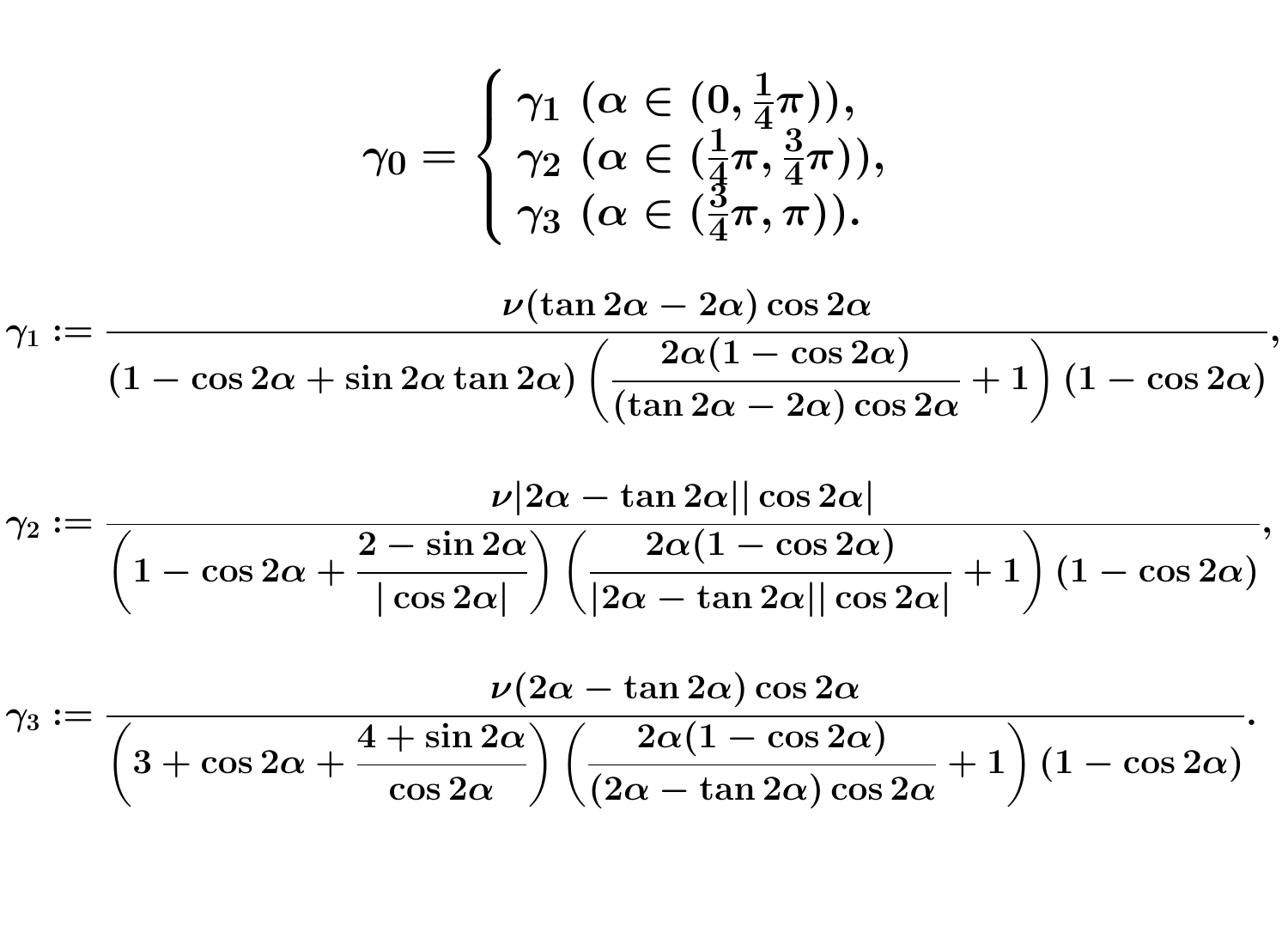## **5. The linear problem**

 $\text{For any } \alpha \in (0, \pi) \backslash \{\frac{1}{4}\}$ **4**  $\pi, \frac{3}{4}$ **4** *π}***,**

$$
h'' + 4h = b(\theta) \quad \text{on} \quad (-\alpha, \alpha) \tag{11}
$$

**with**

$$
h(\theta) = h(-\theta), \qquad (12)
$$
  

$$
h(\pm \alpha) = 0, \qquad (13)
$$

 $\text{where } b \in C^{S}[-\alpha, \alpha] = \{g \in C[-\frac{1}{2}]\}$ **2**  $\pi, \frac{1}{2}$ **2**  $\pi]|g(\theta)=g(-\theta)\}.$ 

**The function**

$$
h(\theta) = \frac{1}{2} \int_{\theta}^{\alpha} \sin 2(s - \theta) b(s) ds
$$

$$
- \frac{1}{2 \cos 2\alpha} \int_{0}^{\alpha} \cos 2sb(s) ds \cdot \sin 2(\alpha - \theta)
$$

is a unique solution of  $(11)$  with  $(12)$  and  $(13)$ **.**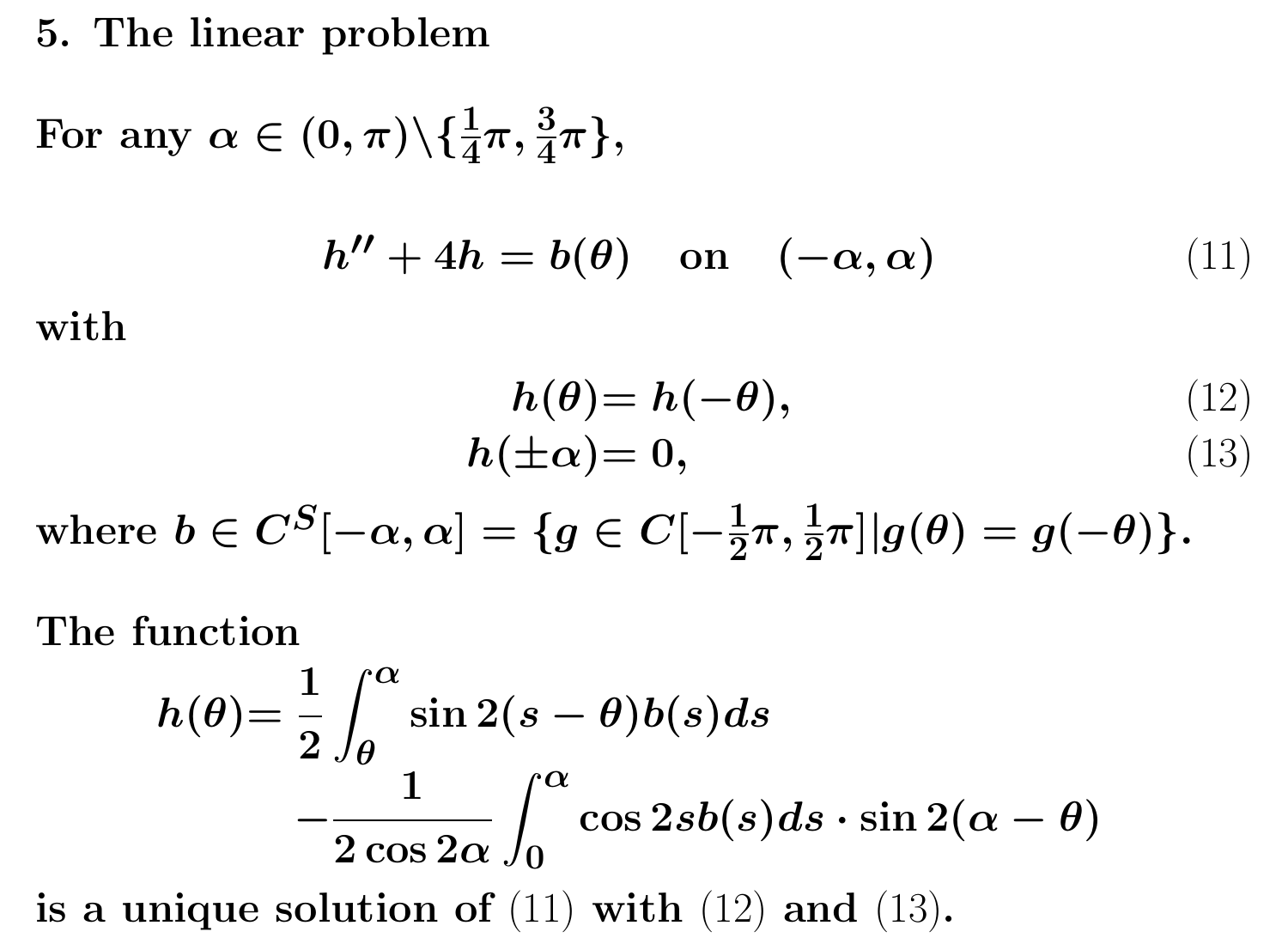$\alpha = \frac{1}{4}$ **4** *π***,**

$$
h'' + 4h = b(\theta) \quad \text{on} \quad (0, \frac{1}{4}\pi) \tag{14}
$$

**with**

$$
h(\frac{1}{4}\pi) = 0, \t\t(15) h'(0) = 0, \t\t(16)
$$

where  $b \in C^{S}[-\alpha, \alpha]$ .

### **The function**

$$
h(\theta)=\frac{1}{2}\int_\theta^\alpha \sin2(s-\theta)b(s)ds+C_1\sin2\theta+C_2\cos2\theta
$$

**is a general solution of** (14)**.**

$$
\left(\begin{array}{cc} 0 \ 1 \\ 0 \ 2 \end{array}\right)\left(\begin{array}{c} C_1 \\ C_2 \end{array}\right)=\left(\begin{array}{c} 0 \\ * \end{array}\right). \quad \text{rank}(A)=1, \quad \text{rank}(A,f)=2.
$$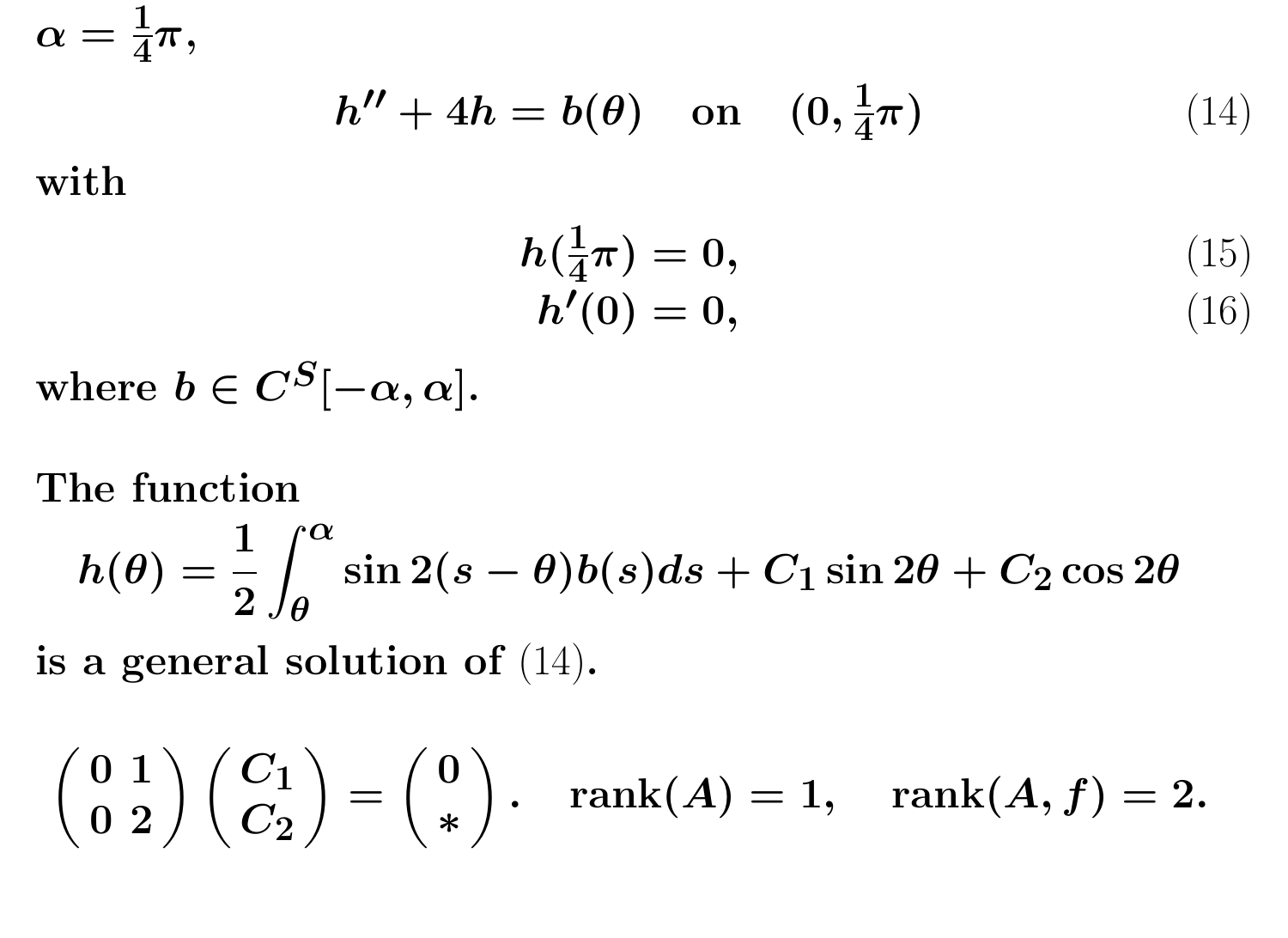### **5. The formulation**

### **We define an operator** *L* **such as**

$$
\mathcal{L}[b] = h \quad (b \in C^S[-\alpha, \alpha]).
$$

$$
g'' + 4g + \frac{\gamma}{\nu} g^2 = \frac{A}{\nu \gamma}
$$

$$
\mathcal{L}[g^{\prime\prime}+4g+\frac{\gamma}{\nu}g^2=\frac{A}{\nu\gamma}]
$$

$$
g=\frac{A}{\nu\gamma}\mathcal{L}[1]-\frac{\gamma}{\nu}\mathcal{L}[g^2]
$$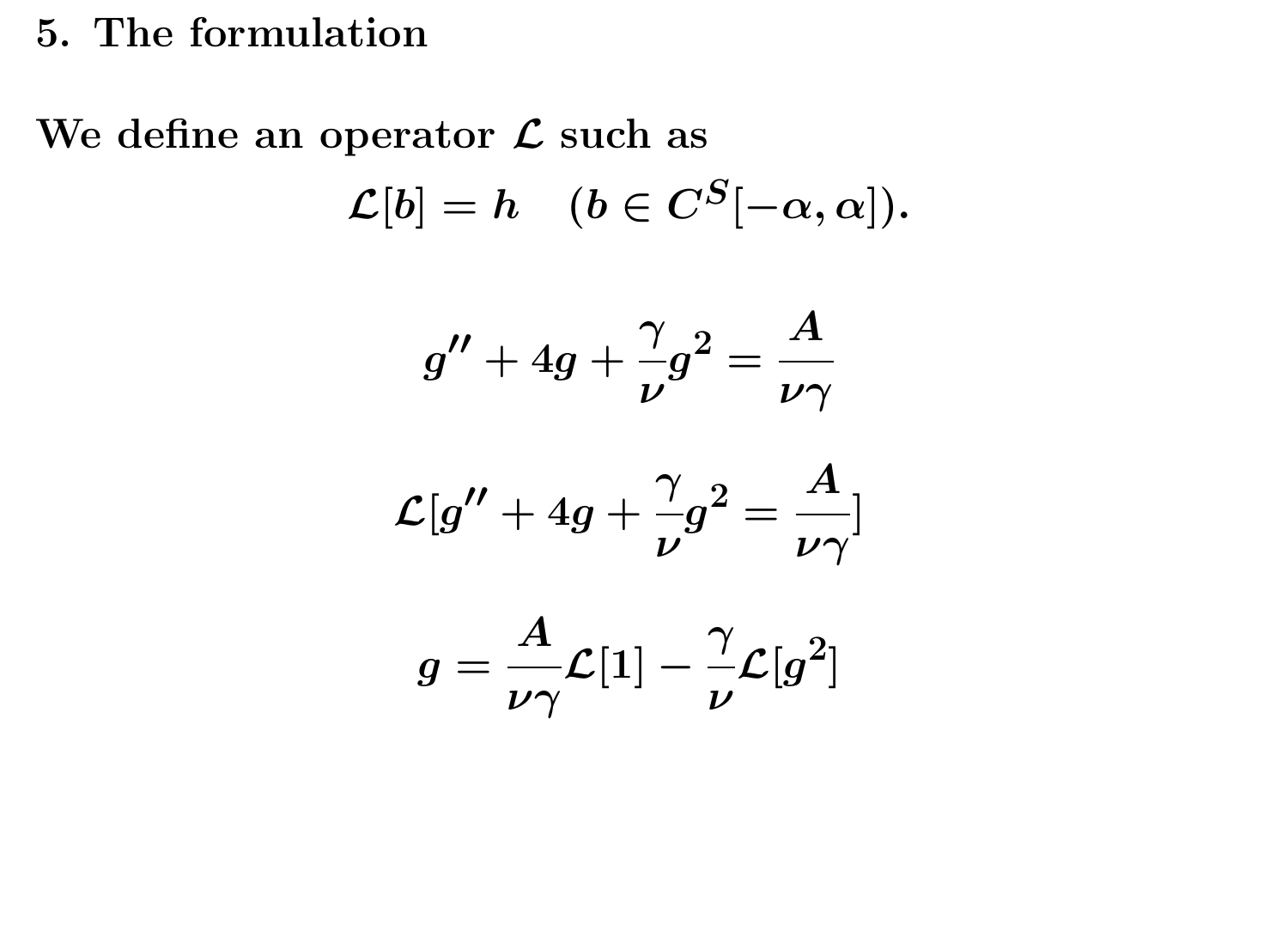$$
\int_{-\alpha}^{\alpha} g d\theta = \frac{A}{\nu \gamma} \int_{-\alpha}^{\alpha} \mathcal{L}[1] d\theta - \int_{-\alpha}^{\alpha} \frac{\gamma}{\nu} \mathcal{L}[g^2] d\theta
$$

$$
1 = \frac{A}{\nu \gamma} \left(\frac{1}{2}\alpha - \frac{1}{4}\tan 2\alpha\right) - \int_{-\alpha}^{\alpha} \frac{\gamma}{\nu} \mathcal{L}[g^2] d\theta
$$

$$
A = \frac{\nu \gamma}{\frac{1}{2}\alpha - \frac{1}{4}\tan 2\alpha} \left(1 + \frac{\gamma}{\nu} \int_{-\alpha}^{\alpha} \mathcal{L}[g^2](\theta) d\theta\right)
$$

$$
g = \frac{1}{\frac{1}{2}\alpha - \frac{1}{4}\tan 2\alpha} \left(1 + \frac{\gamma}{\nu} \int_{-\alpha}^{\alpha} \mathcal{L}[g^2](\theta) d\theta\right) \mathcal{L}[1] - \frac{\gamma}{\nu} \mathcal{L}[g^2]
$$

$$
(g \in C_0^S[-\alpha, \alpha]).
$$